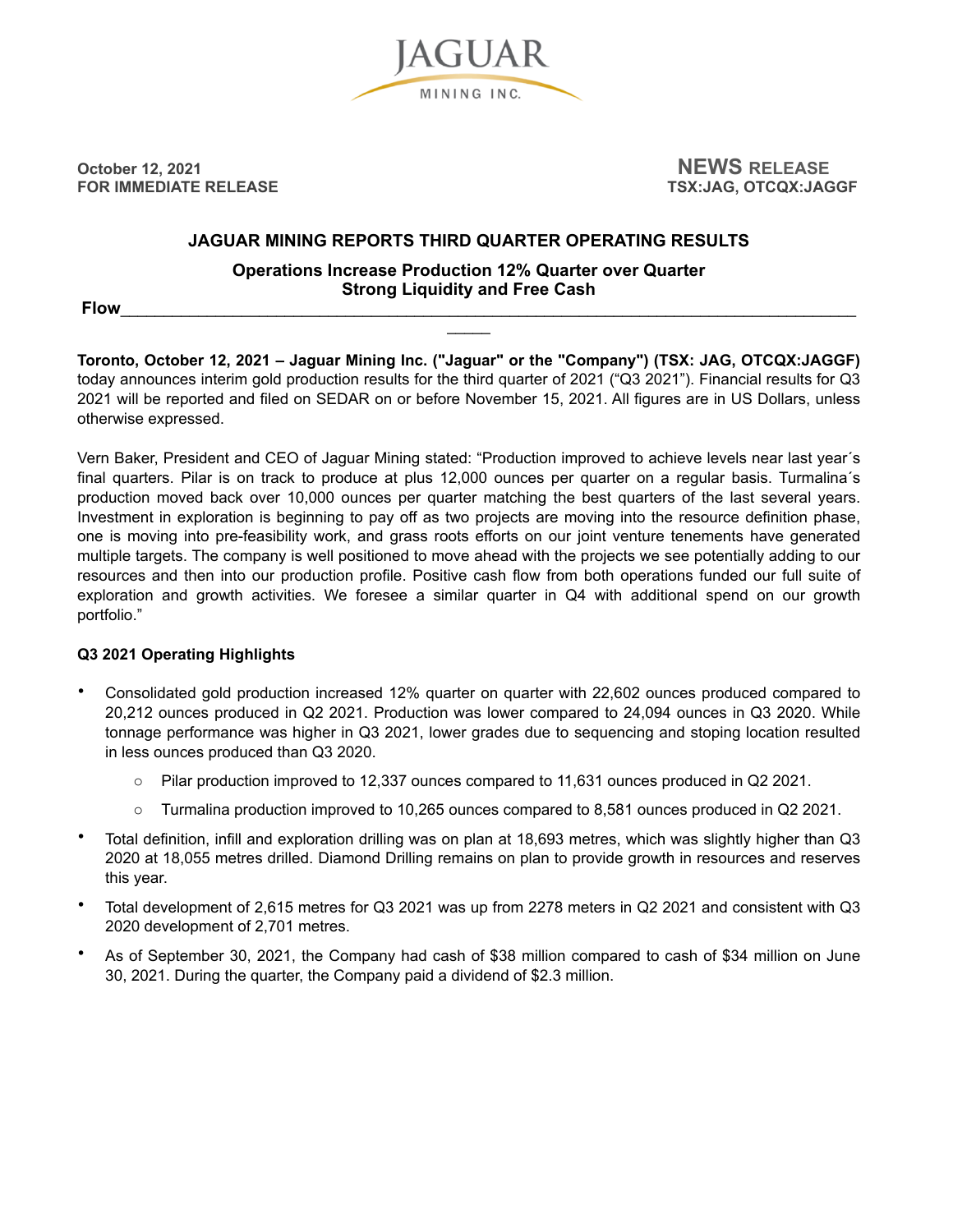The table below summarizes Q3 2021 operating results compared to Q3 2020:

| <b>Quarterly Summary</b> | Q3 2021          |              |              | Q3 2020   |              |         |
|--------------------------|------------------|--------------|--------------|-----------|--------------|---------|
|                          | <b>Turmalina</b> | <b>Pilar</b> | <b>Total</b> | Turmalina | <b>Pilar</b> | Total   |
| Tonnes milled (t)        | 103,000          | 118,000      | 221,000      | 81,000    | 111,000      | 192,000 |
| Average head grade (g/t) | 3.49             | 3.68         | 3.59         | 4.40      | 4.39         | 4.39    |
| Recovery %               | 89%              | 88%          | 88%          | 90%       | 88%          | 89%     |
| Gold ounces              |                  |              |              |           |              |         |
| Produced (oz)            | 10,265           | 12,337       | 22,602       | 10,370    | 13.724       | 24,094  |
| Sold (oz)                | 10,057           | 13,190       | 23,247       | 10,462    | 12,473       | 22,935  |
| <b>Development</b>       |                  |              |              |           |              |         |
| Primary (m)              | 804              | 469          | 1,273        | 1,217     | 851          | 2,068   |
| Secondary (m)            | 704              | 638          | 1,342        | 256       | 377          | 633     |
| Definition, infill, and  |                  |              |              |           |              |         |
| exploration drilling (m) | 9,847            | 8,846        | 18,693       | 11,007    | 7,048        | 18,055  |

CEO Vern Baker commented on the performance recovery from the first half of the year: "Issues created by the pandemic have moderated or have been mitigated as we demonstrated during the third quarter and expect to continue demonstrating in the fourth quarter. While the company continues utilizing our COVID-19 Action Plan, the operations have adapted to the restrictions, and absenteeism has reduced to manageable levels. As of the beginning of October 93% of the Jaguar workforce had been partially or fully vaccinated. With issues abating from the pandemic, we are very pleased that we were able to continue with our full commitment to Exploration. That commitment has now positioned our exploration and growth teams to work on projects that range from: 1) Project definition at Faina; 2) Inferred conversion to Measured and Indicated within the mines; 3) New resource delineation of new areas; 4) review for re-stating of resources within prior operating zones; and 5) Grass roots development of new targets. All of this work is focused on providing the resource base to fully utilize of our plant capacity."

## **Risks and Mitigating Factors**

Jaguar is maintaining its social licenses to operate in all sites throughout Brazil and continues to deliver on its ethical and collaborative partnerships with employees, suppliers, local communities and unions. During this COVID-19 pandemic, the Company has formulated a formal COVID-19 Action Plan which has been adopted company-wide. The Action Plan is committed to sustainability while implementing increased health and safety initiatives with all stakeholders, emphasizing the protection of employees and their employment.

COVID-19 remains the largest question mark for all companies. At any time, state and federal government mandates may change and any mandate that would result in the shutdown of operations will affect the Company's production. As well, the pandemic may impact the availability of our workforce or supplies. Jaguar is not able to predict the consequences of the pandemic over the next several months and hence is unable to project the impact on production at the current time.

#### **Qualified Persons**

Scientific and technical information contained in this press release has been reviewed and approved by Jonathan Victor Hill, BSc (Hons) (Economic Geology - UCT), Senior Expert Advisor Geology and Exploration to the Jaguar Mining Management Committee, who is also an employee of Jaguar Mining Inc., and is a "qualified person" as defined by National Instrument 43-101 – *Standards of Disclosure for Mineral Projects* ("NI 43-101").

## **The Iron Quadrangle**

The Iron Quadrangle has been an area of mineral exploration dating back to the 16th century. The discovery in 1699–1701 of gold contaminated with iron and platinum-group metals in the southeastern corner of the Iron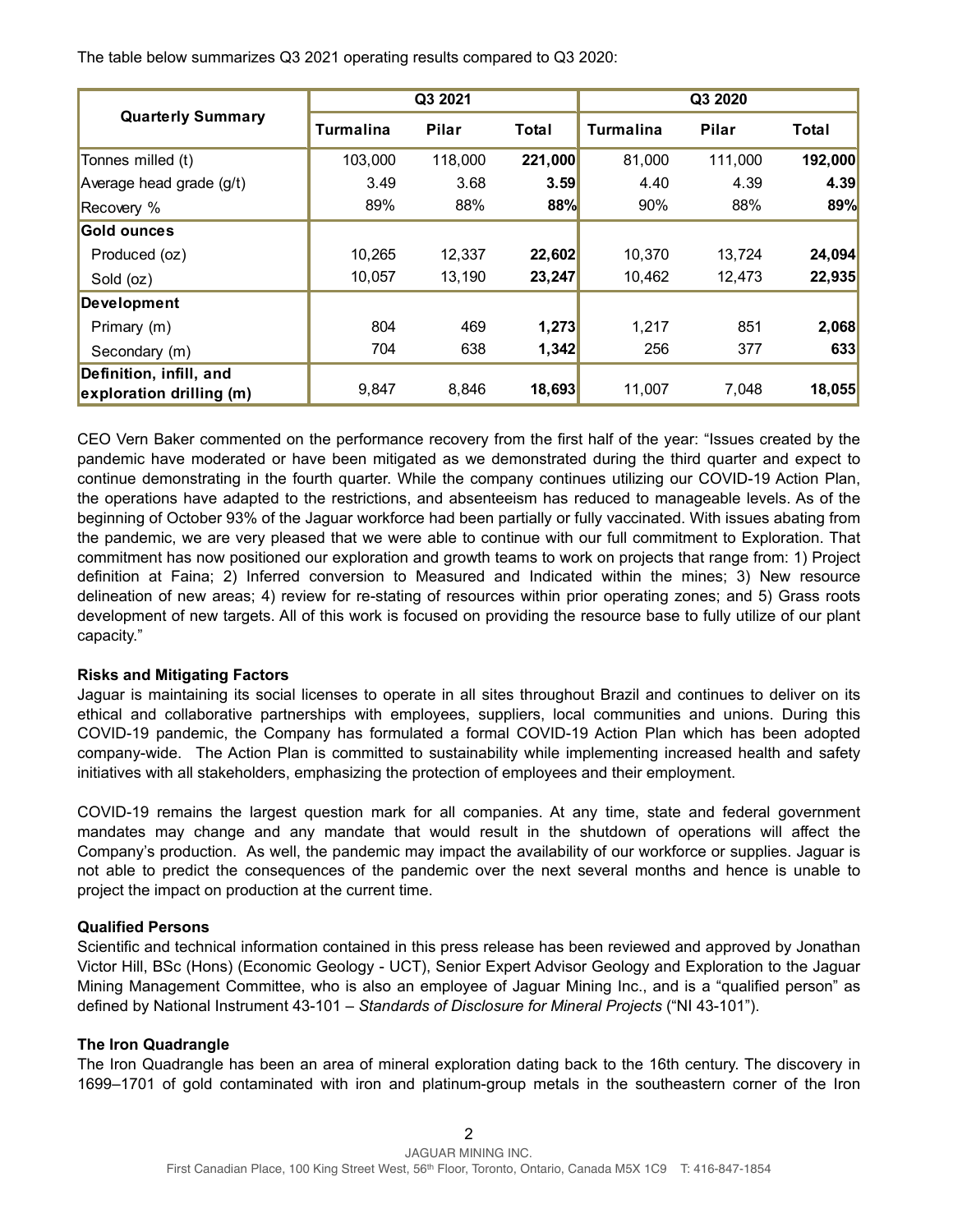Quadrangle gave rise to the name of the town Ouro Preto (Black Gold). The Iron Quadrangle contains world-class multi-million-ounce gold deposits such as Morro Velho, Cuiabá, and São Bento.

#### **About Jaguar Mining Inc.**

Jaguar Mining Inc. is a Canadian-listed junior gold mining, development, and exploration company operating in Brazil with three gold mining complexes and a large land package with significant upside exploration potential from mineral claims covering an area of approximately 56,000 hectares within the Iron Quadrangle (32 kHa Jaguar, 24 kHa Iamgold Joint Venture). The Company's principal operating assets are located in the Iron Quadrangle, a prolific greenstone belt in the state of Minas Gerais and include the Turmalina Gold Mine Complex and Caeté Mining Complex (Pilar and Roça Grande Mines, and Caeté Plant). The Company also owns the Paciência Gold Mine Complex, which has been on care and maintenance since 2012. The Roça Grande Mine has been on temporary care and maintenance since April 2019. Additional information is available on the Company's website at www.jaguarmining.com.

#### **For further information, please contact:**

Vern Baker Chief Executive Officer vernon.baker@jaguarmining.com 416-847-1854

Hashim Ahmed Chief Financial Officer hashim.ahmed@jaguarmining.com 416-847-1854

#### **Forward-Looking Statements and Cautionary Notes**

*Certain statements in this news release constitute "forward-looking information" within the meaning of applicable Canadian securities legislation. Forward-looking statements and information are provided for the purpose of providing information about management's expectations and plans relating to the future. All of the forward-looking information made in this news release is qualified by the cautionary statements below and those made in our other filings with the securities regulators in Canada. Forward-looking information contained in forward-looking statements can be identified by the use of words such as "are expected," "is forecast," "is targeted," "approximately," "plans," "anticipates," "projects," "anticipates," "continue," "estimate," "believe" or variations of such words and phrases or statements that certain actions, events or results "may," "could," "would," "might," or "will" be taken, occur or be achieved. All statements, other than statements of historical fact, may be considered to be or include forward-looking information. This news release contains forward-looking information regarding, among other things, expected sales, production statistics, ore grades, tonnes milled, recovery rates, cash operating costs, definition/ delineation drilling, the timing and amount of estimated future production, costs of production, capital expenditures, costs and timing of the development of projects and new deposits, success of exploration, development and mining activities, currency fluctuations, capital requirements, project studies, mine life extensions, restarting suspended or disrupted operations, continuous improvement initiatives, and resolution of pending litigation. The Company has made numerous assumptions with respect to forward-looking information contained herein, including, among other things, assumptions about the estimated timeline for the development of its mineral properties; the supply and demand for, and the level and volatility of the price of, gold; the accuracy of reserve and resource estimates and the assumptions on which the reserve and resource estimates are based; the receipt of necessary permits; market competition; ongoing relations with employees and impacted communities; political and legal developments in any jurisdiction in which the Company operates being consistent with its current expectations including, without limitation, the impact of any potential power rationing, tailings facility regulation, exploration and mine operating licenses and permits being obtained and renewed and/or there being adverse amendments to mining or other laws in Brazil and any changes to general business and economic conditions. Forward-looking information involves a number of known and unknown risks and uncertainties, including among others: the risk of Jaguar not meeting the forecast plans regarding its operations and financial performance; uncertainties with respect to the price of gold, labour disruptions, mechanical failures, increase in costs, environmental compliance and change in environmental legislation and regulation, weather delays and increased costs or production delays due to natural disasters, power disruptions, procurement and delivery of parts and supplies to the operations; uncertainties inherent to capital markets in general (including the sometimes*  volatile valuation of securities and an uncertain ability to raise new capital) and other risks inherent to the gold exploration, *development and production industry, which, if incorrect, may cause actual results to differ materially from those anticipated by the Company and described herein. In addition, there are risks and hazards associated with the business of gold exploration, development, mining and production, including environmental hazards, tailings dam failures, industrial accidents and workplace safety problems, unusual or unexpected geological formations, pressures, cave-ins, flooding, chemical spills, procurement fraud and gold bullion thefts and losses (and the risk of inadequate insurance, or the inability to obtain insurance,*